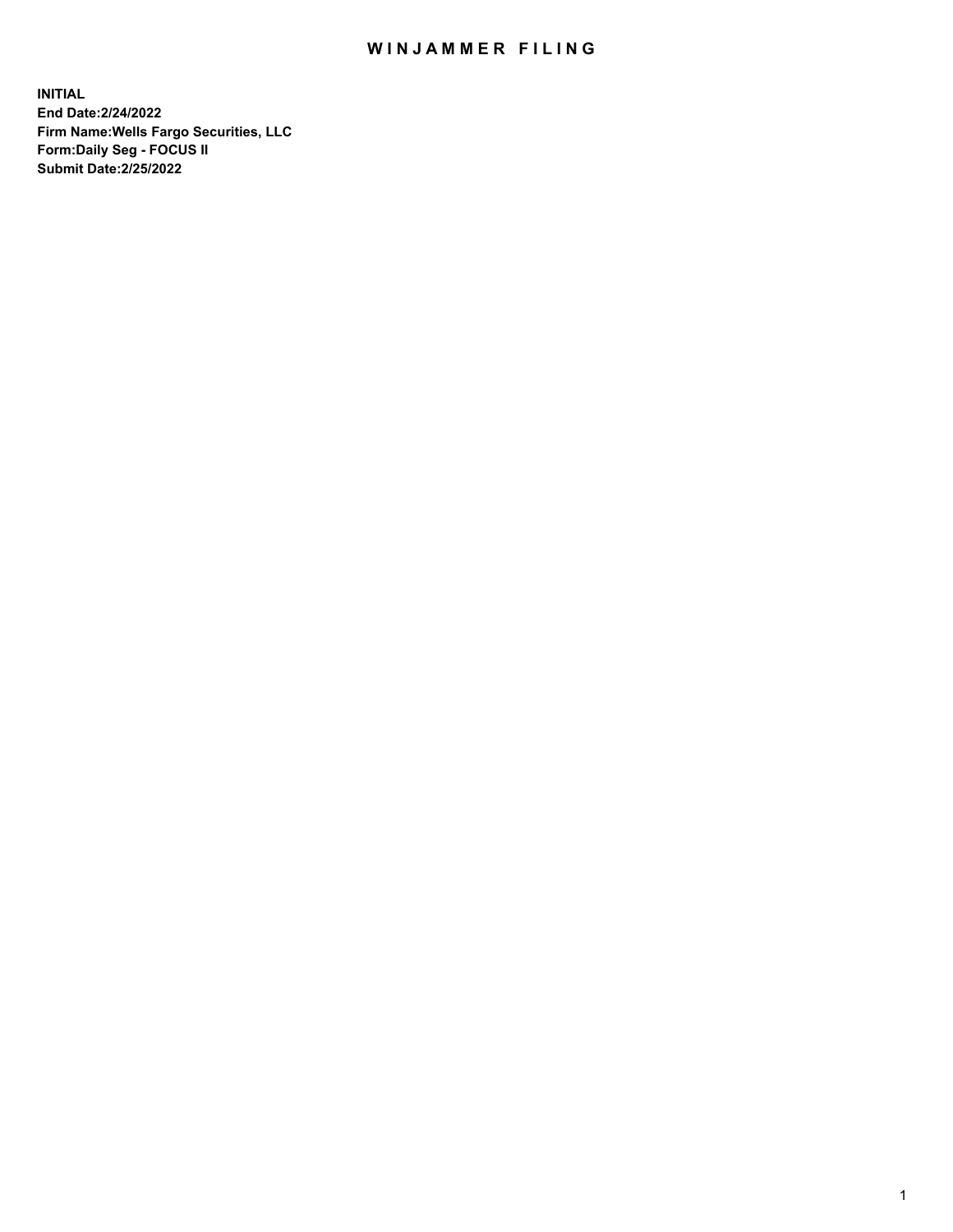**INITIAL End Date:2/24/2022 Firm Name:Wells Fargo Securities, LLC Form:Daily Seg - FOCUS II Submit Date:2/25/2022 Daily Segregation - Cover Page**

| Name of Company                                                                                                       | <b>Wells Fargo Securities LLC</b> |
|-----------------------------------------------------------------------------------------------------------------------|-----------------------------------|
| <b>Contact Name</b>                                                                                                   | <b>James Gnall</b>                |
|                                                                                                                       |                                   |
| <b>Contact Phone Number</b>                                                                                           | 917-699-6822                      |
|                                                                                                                       |                                   |
| <b>Contact Email Address</b>                                                                                          | james.w.gnall@wellsfargo.com      |
|                                                                                                                       |                                   |
| FCM's Customer Segregated Funds Residual Interest Target (choose one):                                                |                                   |
| a. Minimum dollar amount: ; or                                                                                        | 115,000,000                       |
| b. Minimum percentage of customer segregated funds required:% ; or                                                    | <u>0</u>                          |
| c. Dollar amount range between: and; or                                                                               | 00                                |
| d. Percentage range of customer segregated funds required between:% and%.                                             | 00                                |
| FCM's Customer Secured Amount Funds Residual Interest Target (choose one):                                            |                                   |
| a. Minimum dollar amount: ; or                                                                                        | 30,000,000                        |
| b. Minimum percentage of customer secured funds required:%; or                                                        | <u>0</u>                          |
| c. Dollar amount range between: and; or                                                                               | 00                                |
| d. Percentage range of customer secured funds required between: % and %.                                              | 0 <sub>0</sub>                    |
|                                                                                                                       |                                   |
| FCM's Cleared Swaps Customer Collateral Residual Interest Target (choose one):                                        |                                   |
| a. Minimum dollar amount: ; or                                                                                        | 355,000,000                       |
| b. Minimum percentage of cleared swaps customer collateral required:% ; or<br>c. Dollar amount range between: and; or | <u>0</u>                          |
| d. Percentage range of cleared swaps customer collateral required between:% and%.                                     | <u>00</u><br>00                   |
|                                                                                                                       |                                   |

Attach supporting documents CH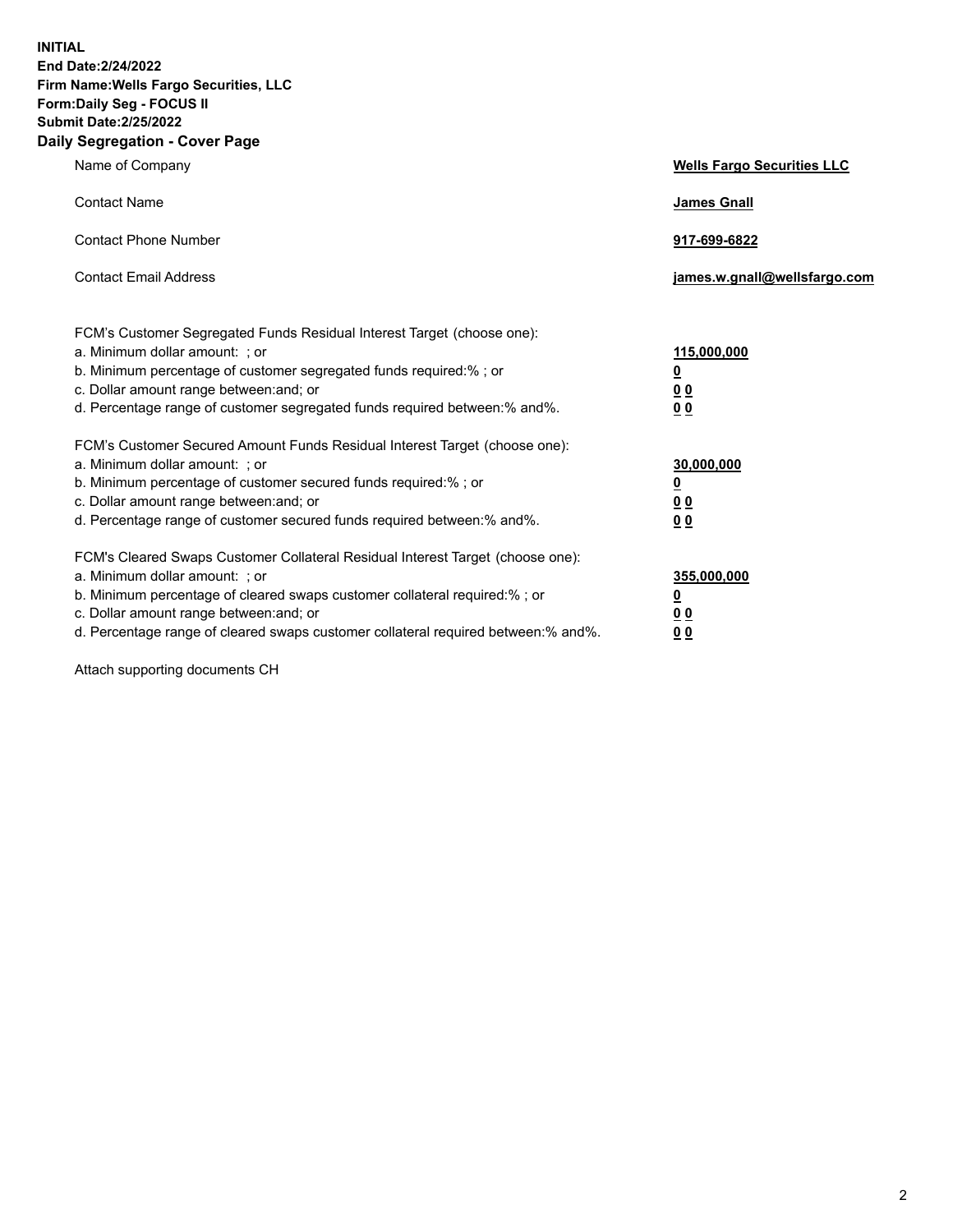**INITIAL End Date:2/24/2022 Firm Name:Wells Fargo Securities, LLC Form:Daily Seg - FOCUS II Submit Date:2/25/2022 Daily Segregation - Secured Amounts**

Foreign Futures and Foreign Options Secured Amounts Amount required to be set aside pursuant to law, rule or regulation of a foreign government or a rule of a self-regulatory organization authorized thereunder **0** [7305] 1. Net ledger balance - Foreign Futures and Foreign Option Trading - All Customers A. Cash **398,998,649** [7315] B. Securities (at market) **191,680,976** [7317] 2. Net unrealized profit (loss) in open futures contracts traded on a foreign board of trade **-116,574,081** [7325] 3. Exchange traded options a. Market value of open option contracts purchased on a foreign board of trade **546,694** [7335] b. Market value of open contracts granted (sold) on a foreign board of trade **0** [7337] 4. Net equity (deficit) (add lines 1. 2. and 3.) **474,652,238** [7345] 5. Account liquidating to a deficit and account with a debit balances - gross amount **15,342,778** [7351] Less: amount offset by customer owned securities **-15,284,407** [7352] **58,371** [7354] 6. Amount required to be set aside as the secured amount - Net Liquidating Equity Method (add lines 4 and 5) **474,710,609** [7355] 7. Greater of amount required to be set aside pursuant to foreign jurisdiction (above) or line 6. **474,710,609** [7360] FUNDS DEPOSITED IN SEPARATE REGULATION 30.7 ACCOUNTS 1. Cash in banks A. Banks located in the United States **87,747,679** [7500] B. Other banks qualified under Regulation 30.7 **70,557,455** [7520] **158,305,134** [7530] 2. Securities A. In safekeeping with banks located in the United States **216,488,333** [7540] B. In safekeeping with other banks qualified under Regulation 30.7 **0** [7560] **216,488,333** [7570] 3. Equities with registered futures commission merchants A. Cash **-14,131,062** [7580] B. Securities **45,241,557** [7590] C. Unrealized gain (loss) on open futures contracts **37,129,828** [7600] D. Value of long option contracts **19** [7610] E. Value of short option contracts **0** [7615] **68,240,342** [7620] 4. Amounts held by clearing organizations of foreign boards of trade A. Cash **0** [7640] B. Securities **0** [7650] C. Amount due to (from) clearing organization - daily variation **0** [7660] D. Value of long option contracts **0** [7670] E. Value of short option contracts **0** [7675] **0** [7680] 5. Amounts held by members of foreign boards of trade A. Cash **358,750,008** [7700] B. Securities **45,035,173** [7710] C. Unrealized gain (loss) on open futures contracts **-224,802,480** [7720] D. Value of long option contracts **546,675** [7730] E. Value of short option contracts **0** [7735] **179,529,376** [7740] 6. Amounts with other depositories designated by a foreign board of trade **0** [7760]

- 7. Segregated funds on hand **0** [7765]
- 8. Total funds in separate section 30.7 accounts **622,563,185** [7770]
- 9. Excess (deficiency) Set Aside for Secured Amount (subtract line 7 Secured Statement Page 1 from Line 8)
- 10. Management Target Amount for Excess funds in separate section 30.7 accounts **30,000,000** [7780]
- 11. Excess (deficiency) funds in separate 30.7 accounts over (under) Management Target **117,852,576** [7785]

3

**147,852,576** [7380]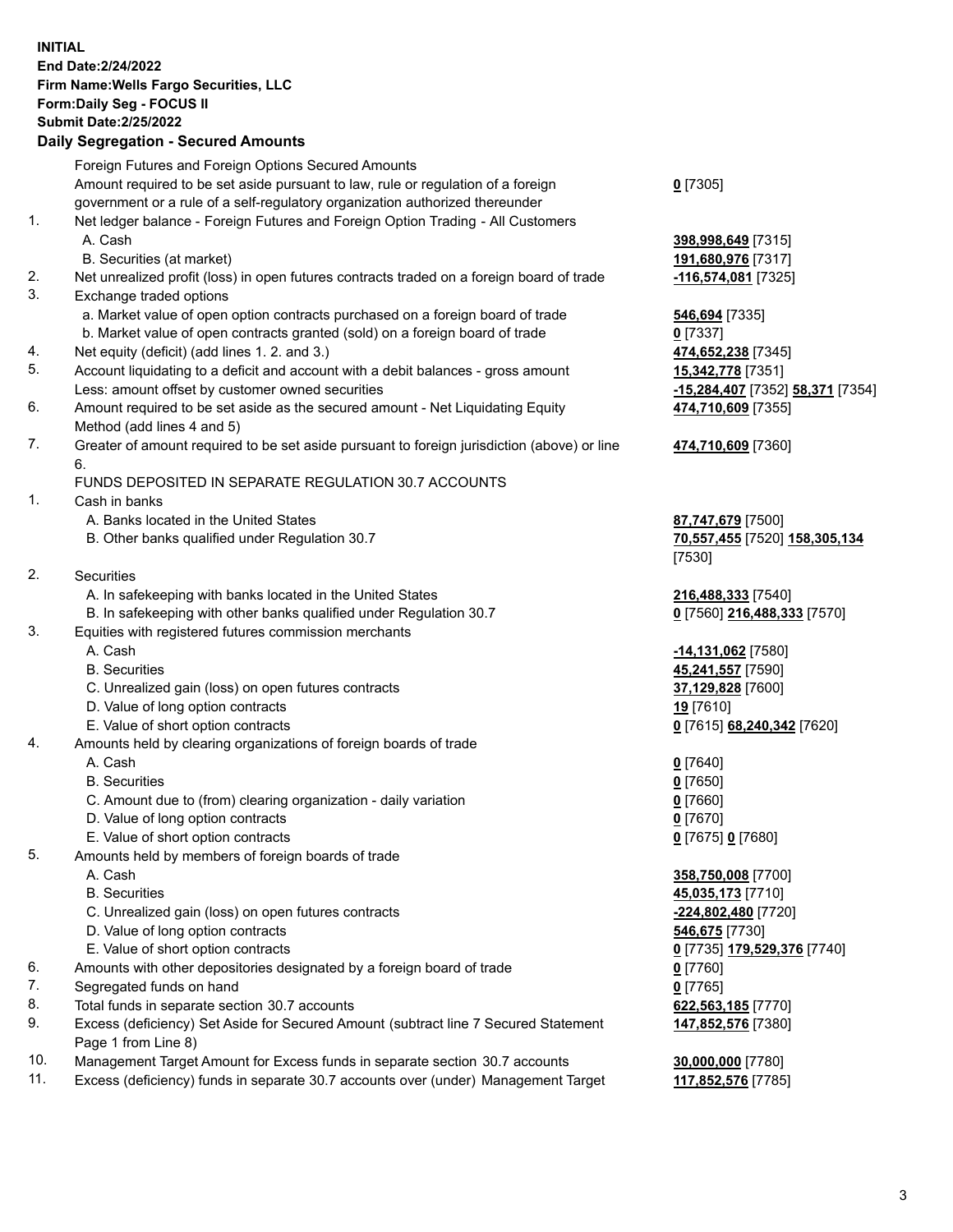**INITIAL End Date:2/24/2022 Firm Name:Wells Fargo Securities, LLC Form:Daily Seg - FOCUS II Submit Date:2/25/2022 Daily Segregation - Segregation Statement** SEGREGATION REQUIREMENTS(Section 4d(2) of the CEAct) 1. Net ledger balance A. Cash **2,830,999,875** [7010] B. Securities (at market) **1,961,004,934** [7020] 2. Net unrealized profit (loss) in open futures contracts traded on a contract market **386,977,150** [7030] 3. Exchange traded options A. Add market value of open option contracts purchased on a contract market **1,981,329,174** [7032] B. Deduct market value of open option contracts granted (sold) on a contract market **-1,798,490,001** [7033] 4. Net equity (deficit) (add lines 1, 2 and 3) **5,361,821,132** [7040] 5. Accounts liquidating to a deficit and accounts with debit balances - gross amount **192,631,111** [7045] Less: amount offset by customer securities **-192,470,132** [7047] **160,979** [7050] 6. Amount required to be segregated (add lines 4 and 5) **5,361,982,111** [7060] FUNDS IN SEGREGATED ACCOUNTS 7. Deposited in segregated funds bank accounts A. Cash **199,789,186** [7070] B. Securities representing investments of customers' funds (at market) **675,534,311** [7080] C. Securities held for particular customers or option customers in lieu of cash (at market) **118,845,312** [7090] 8. Margins on deposit with derivatives clearing organizations of contract markets A. Cash **2,915,589,773** [7100] B. Securities representing investments of customers' funds (at market) **124,283,999** [7110] C. Securities held for particular customers or option customers in lieu of cash (at market) **1,842,159,622** [7120] 9. Net settlement from (to) derivatives clearing organizations of contract markets **-95,020,224** [7130] 10. Exchange traded options A. Value of open long option contracts **1,981,329,174** [7132] B. Value of open short option contracts **-1,798,490,001** [7133] 11. Net equities with other FCMs A. Net liquidating equity **0** [7140] B. Securities representing investments of customers' funds (at market) **0** [7160] C. Securities held for particular customers or option customers in lieu of cash (at market) **0** [7170] 12. Segregated funds on hand **0** [7150] 13. Total amount in segregation (add lines 7 through 12) **5,964,021,152** [7180] 14. Excess (deficiency) funds in segregation (subtract line 6 from line 13) **602,039,041** [7190] 15. Management Target Amount for Excess funds in segregation **115,000,000** [7194] 16. Excess (deficiency) funds in segregation over (under) Management Target Amount Excess **487,039,041** [7198]